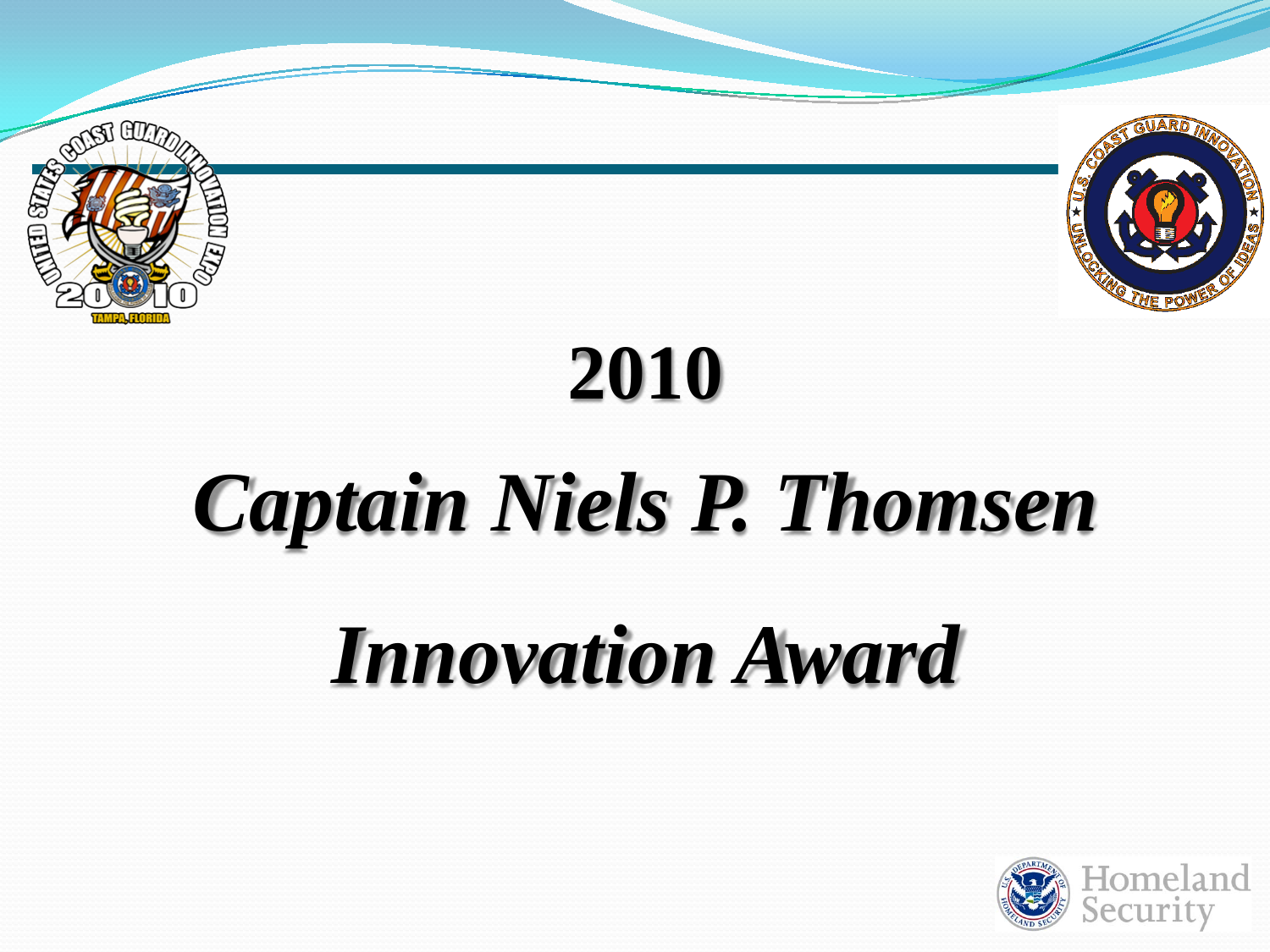

#### **SCIENCE OR TECHNOLOGY Marine Inspections Program Corrosion Analysis Sector Juneau AK**

**MST2 Eric Hunter and MST1 Patrick Horan**

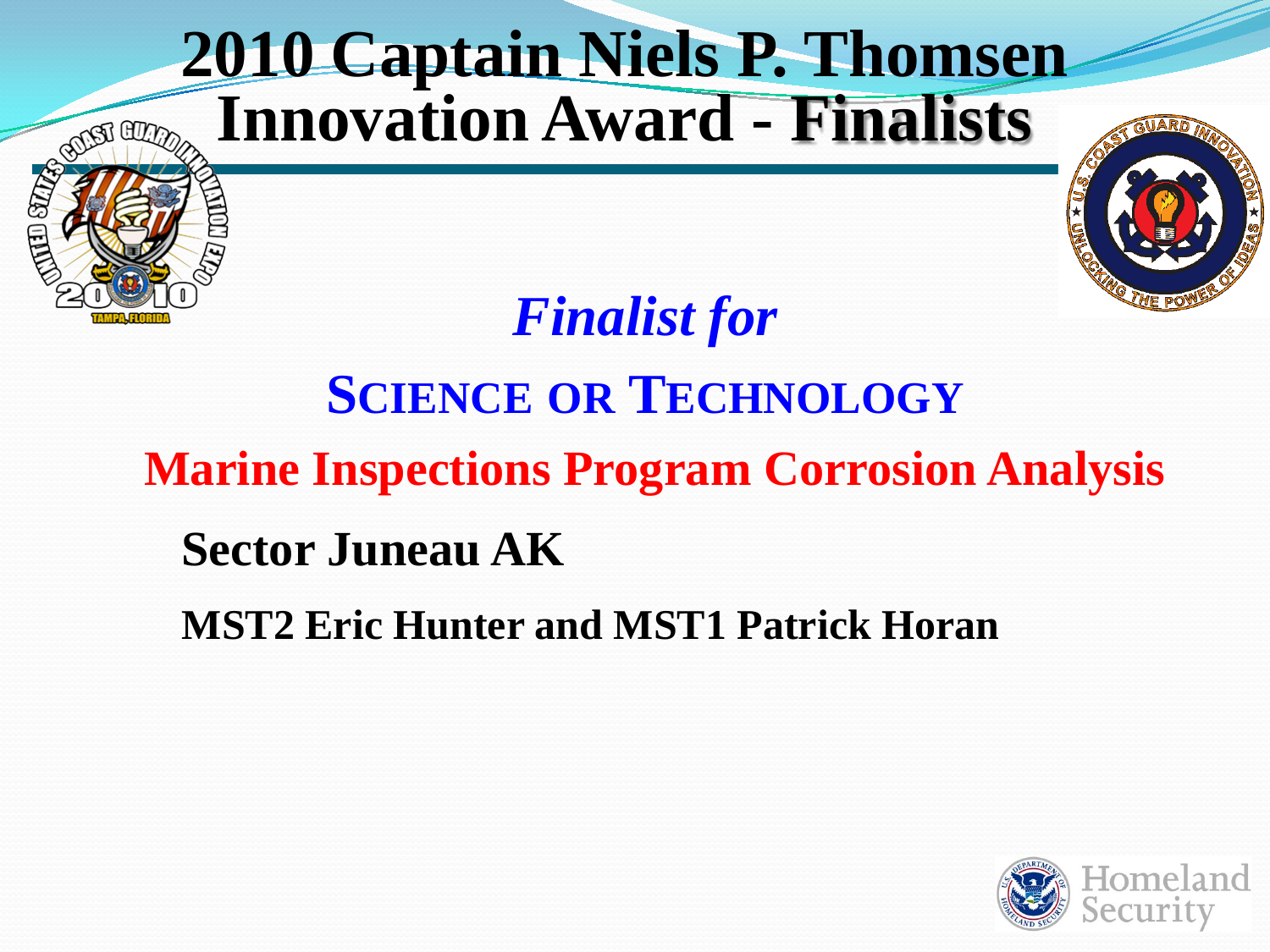### **2010 Captain Niels P. Thomsen Innovation Award - Finalists**



#### *Finalist for*  **OPERATIONS OR READINESS**

**National Assn of State Boating Law Administrators (NASBLA)**

**Boat Operations and Training Partnership Office of Boat Forces (CG-731), Washington DC Mr. Jeffery Wheeler**

**AED 87** 

**Vessel Tracking During Heavy Weather USCGC ESCANABA (WMEC-907), Boston MA CDR Ed Westfall**

**Electronic Fishing Vessel Locator and Operational Planner (eFLOP) USCGC ACUSHNET (WMEC-167), Ketchikan AK LT Kirk Fistick and LT William Davis**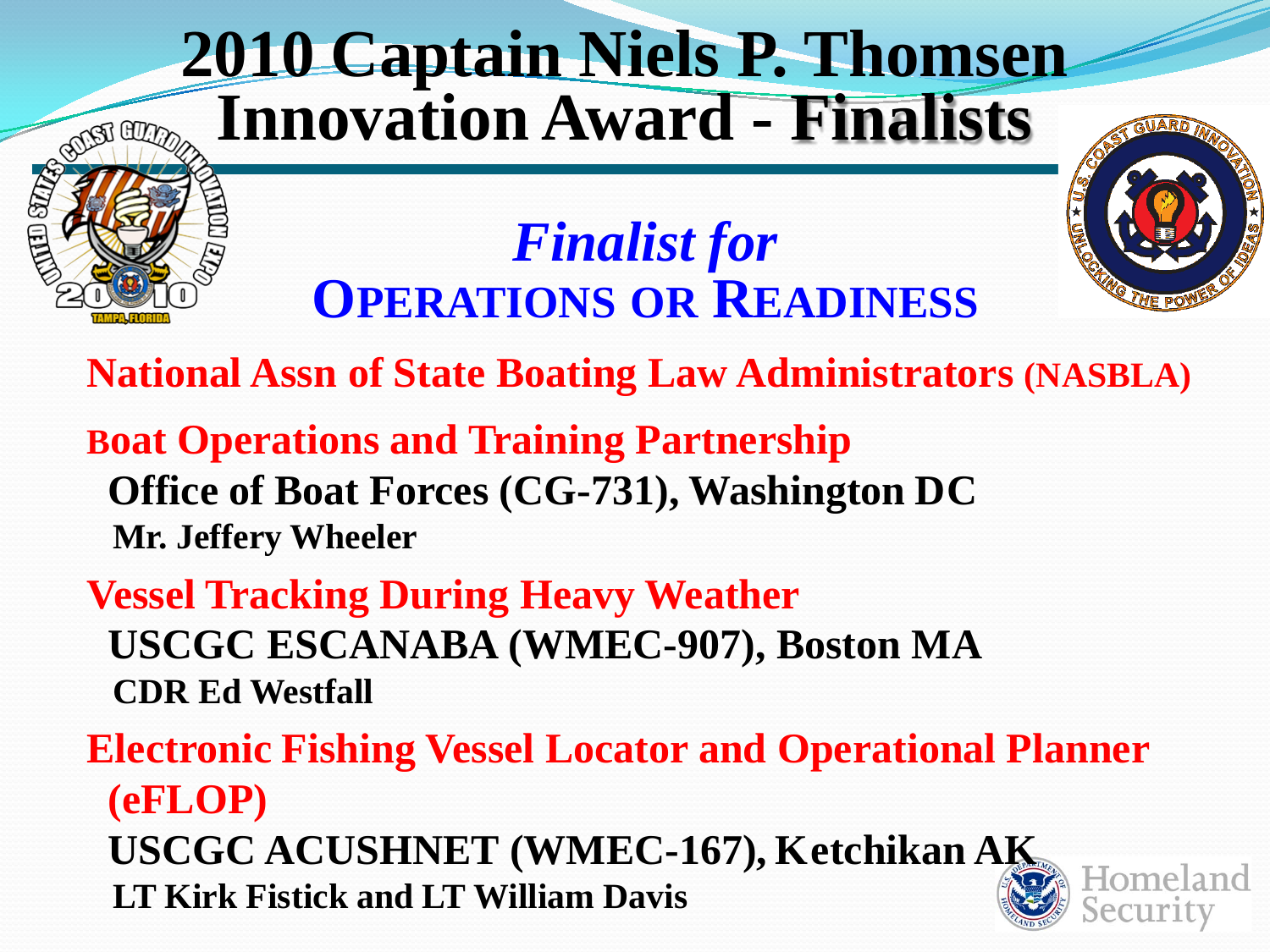### **2010 Captain Niels P. Thomsen Innovation Award - Finalists**



#### *Finalist for*  **ADMIN, TRAINING OR SUPPORT**

**Front End Analysis Performance Support (FEAPS) Performance Technology Center (FC-51), Yorktown VA Mr. John Rhodes**

#### **MACKIPEDIA**

**SS LED** 

**USCGC MACKINAW (WLBB-30), Cheboygan MI EM2 Shaun Ryan and EMCM Rudolph Kersey**

**Coasties Having a Sober Experience (CHASE) USCGC CHASE (WHEC-781), San Diego CA CDR Bion Stewart & SN Valerie Stoltz (not present)**

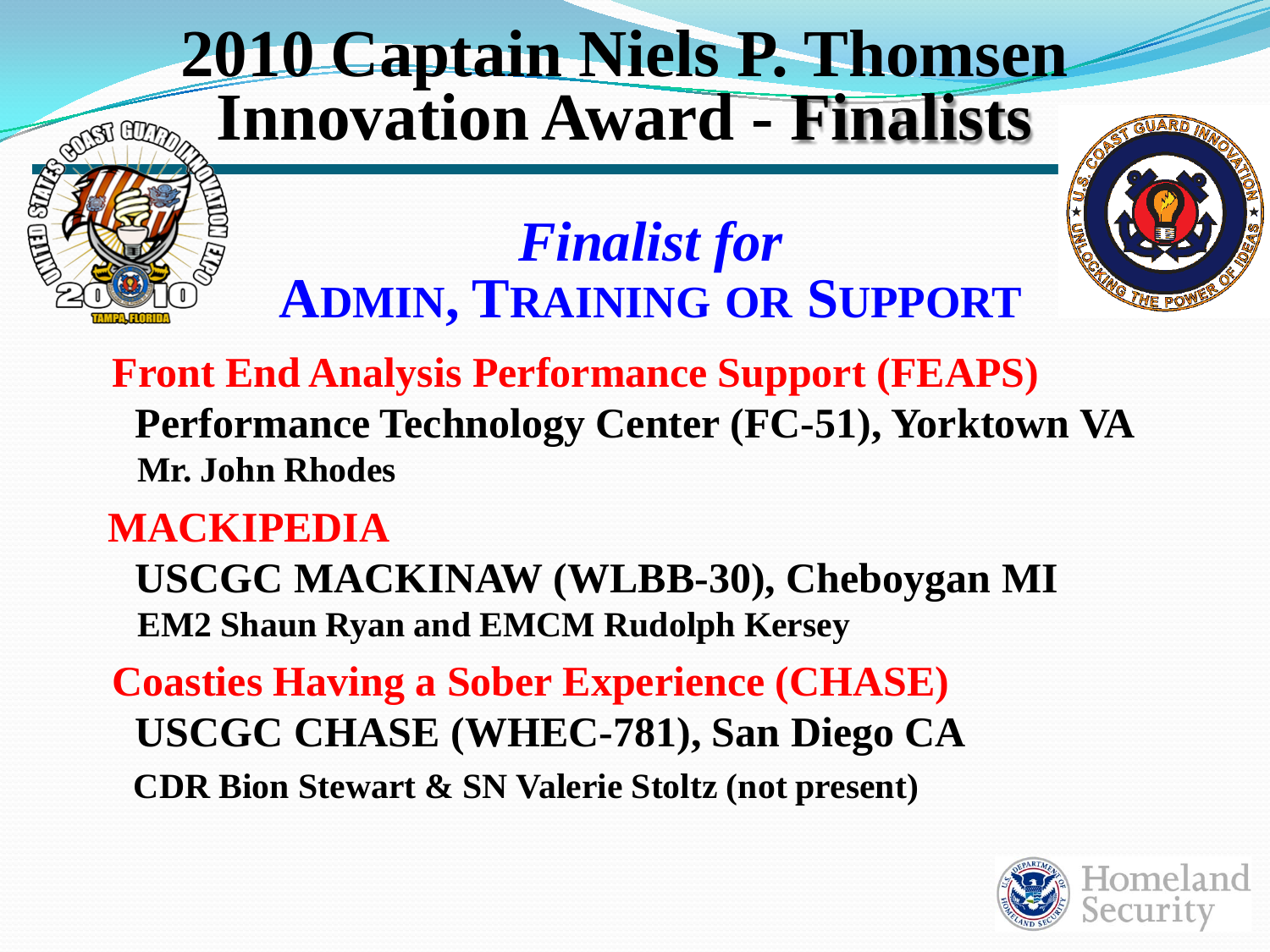

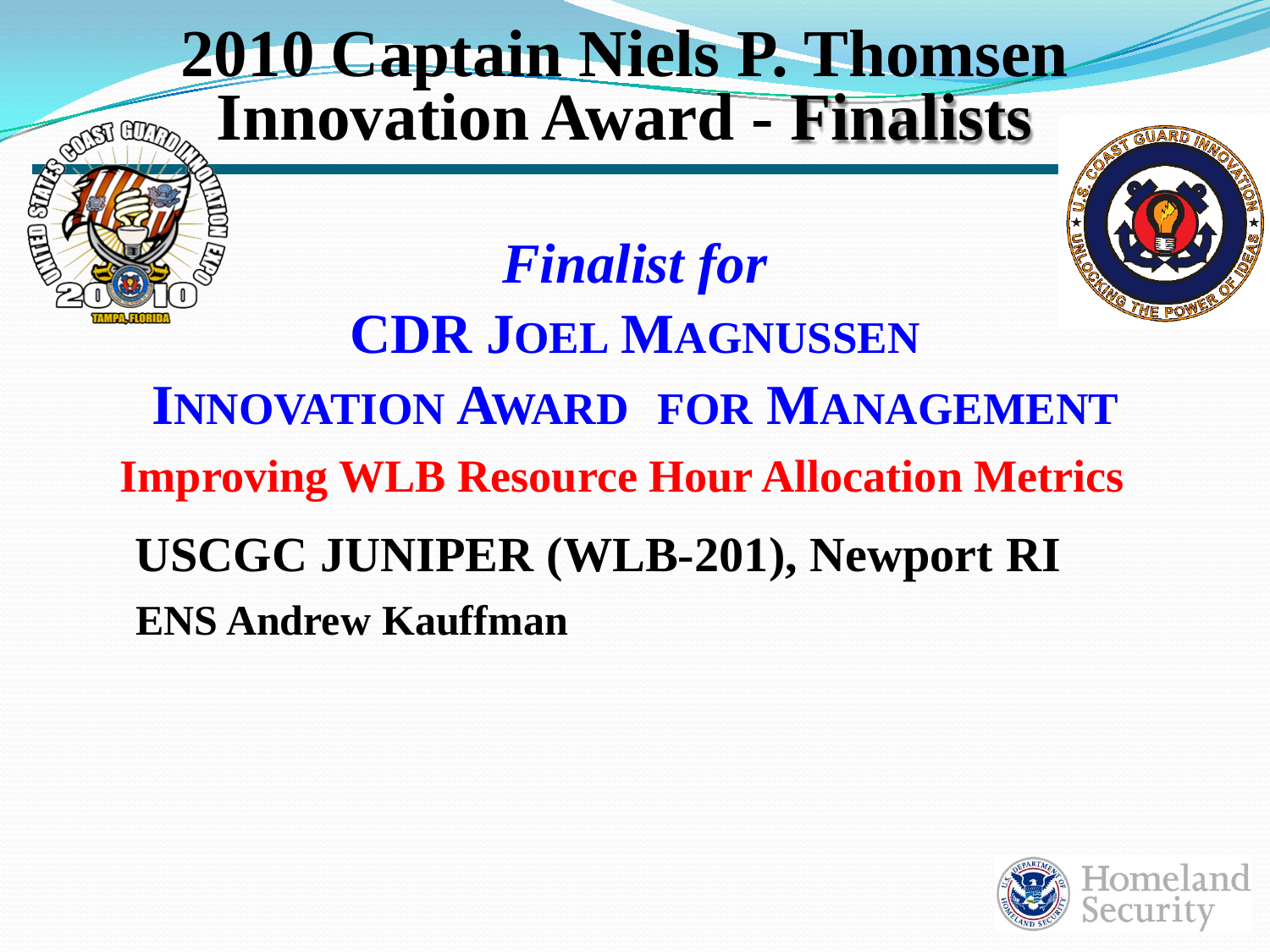

#### **SH-60F to MH-60T Conversion Process**

#### **Aviation Logistics Center, Elizabeth City NC**

**CWO Monty Everson (retired) and CDR Gene Johnson**

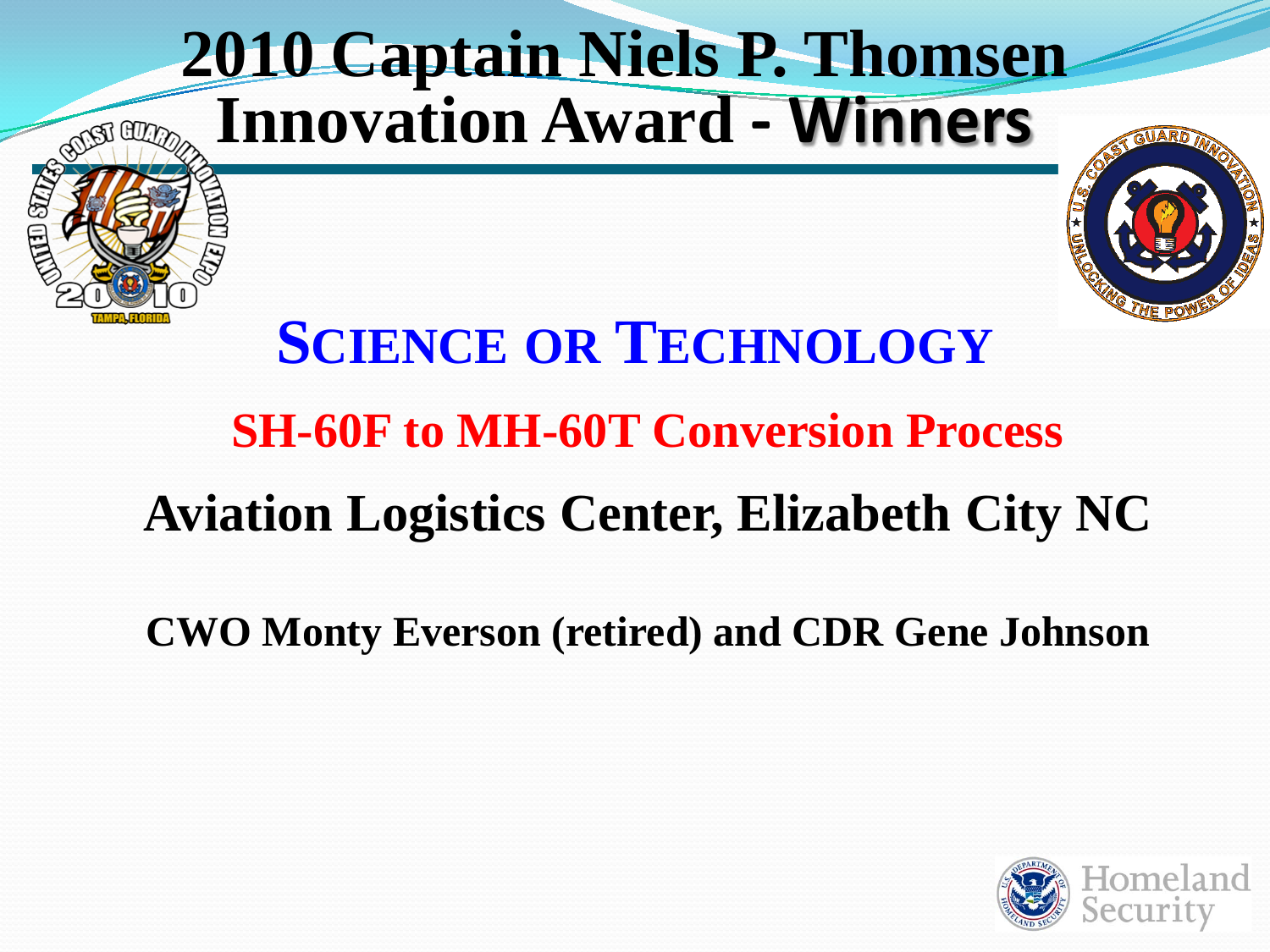

### **OPERATIONS OR READINESS**

### **Operational Risk Assessment Model (ORAM) Commander, Atlantic Area, Portsmouth VA**

#### **LCDR Ben Maule, LT Laura Decena, Ms. Denise Murden, and Mr. Timothy Williams**

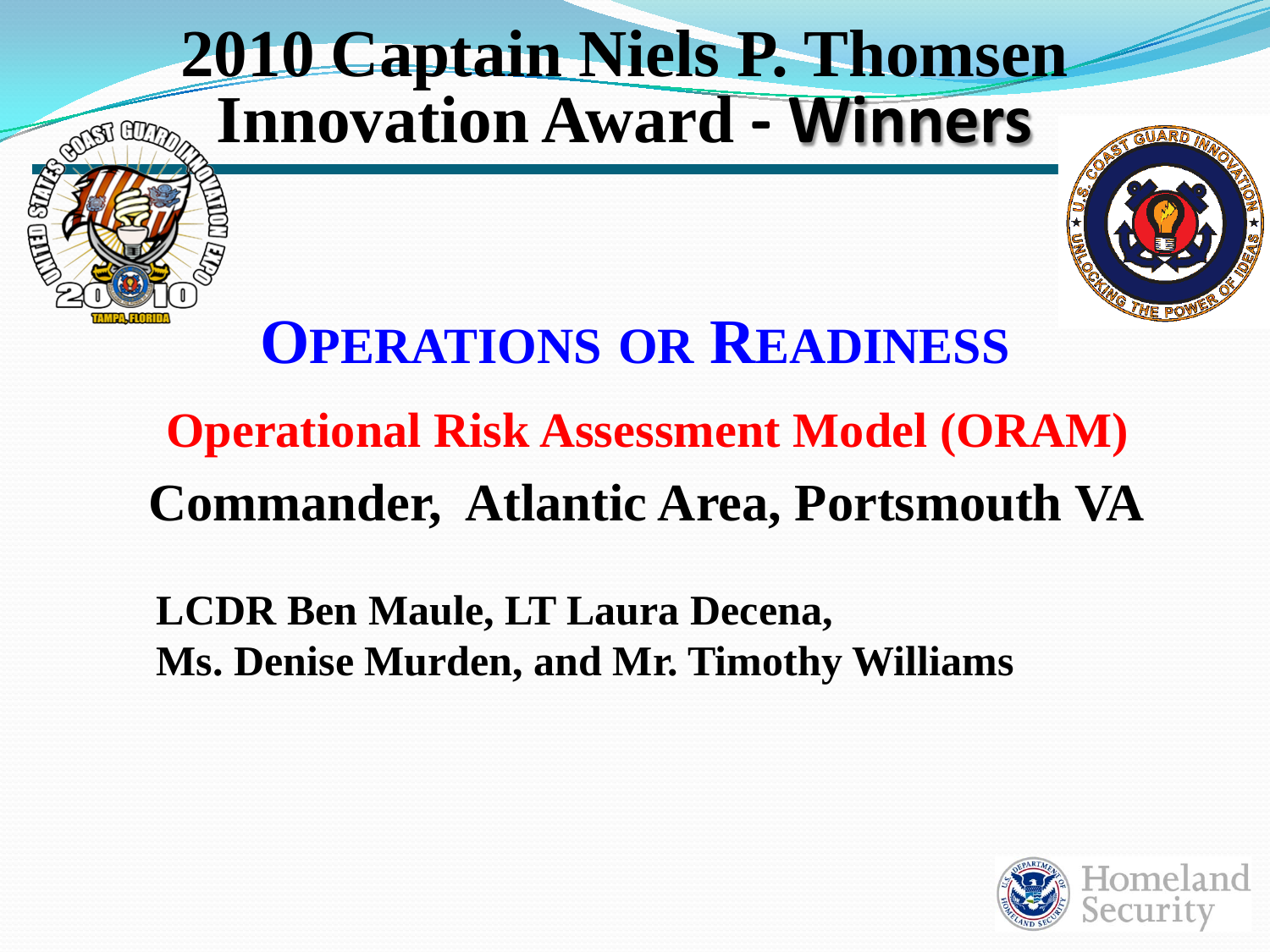

#### **ADMIN, TRAINING OR SUPPORT**

#### **Mandated Training**

#### **Coast Guard Force Readiness Command (FC-51) Yorktown VA**

**CDR "Muddy" Waters CDR Delano Adams and LT Andy Campbell**

FDS

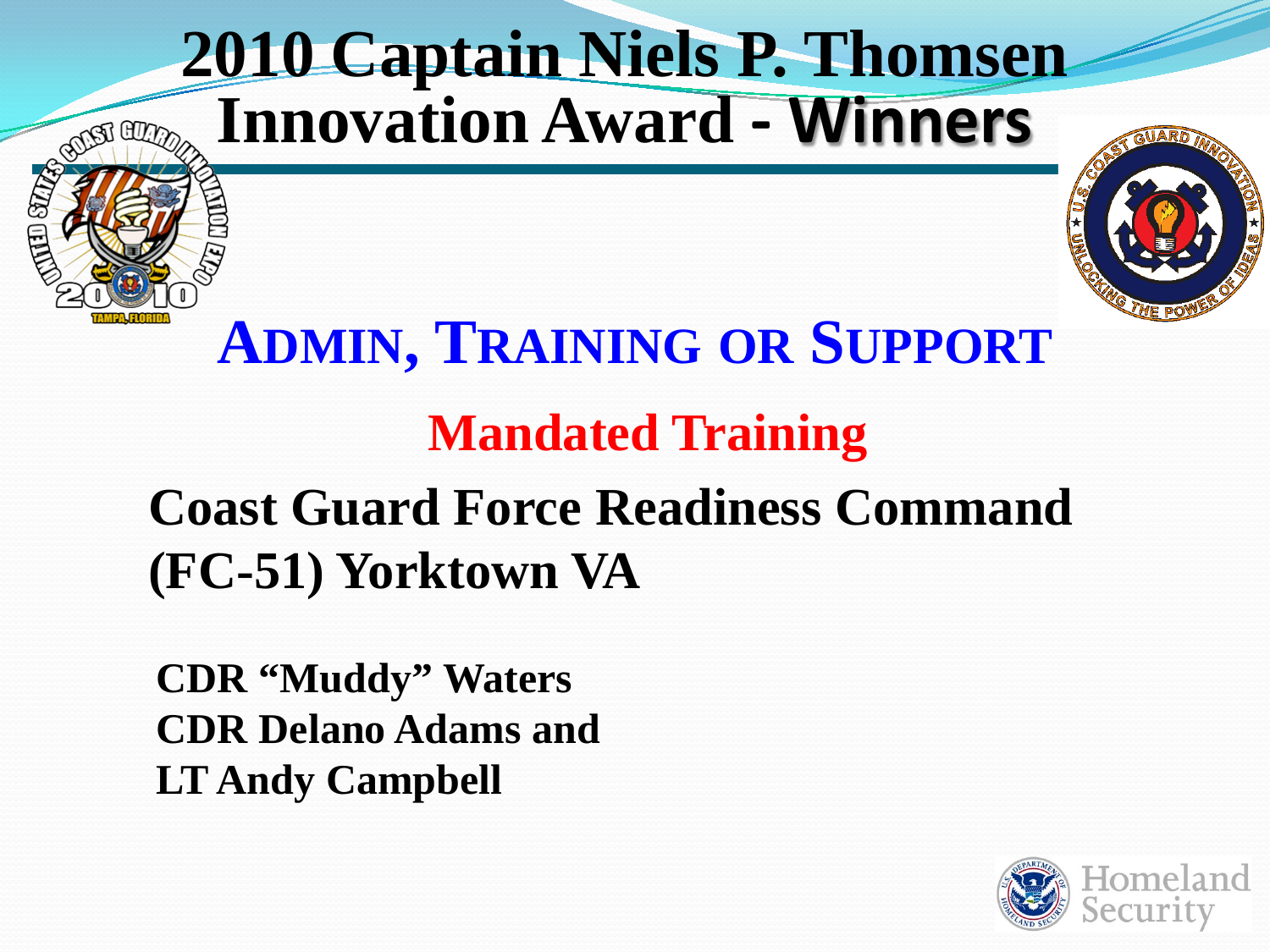### **2010 Captain Niels P. Thomsen Innovation Award - Winners**

NU SV



**CDR JOEL MAGNUSSEN INNOVATION AWARD FOR MANAGEMENT Vessel Response Plan Program Improvements Office of Vessel Activities, Domestic Vessel Activities Team (CG-5431)**

**LCDR Ryan Allain, LT Xochitl Castenada, MST1 Christopher Johnston, Mr. Tim Brown, and Mr. Dave Gibson**

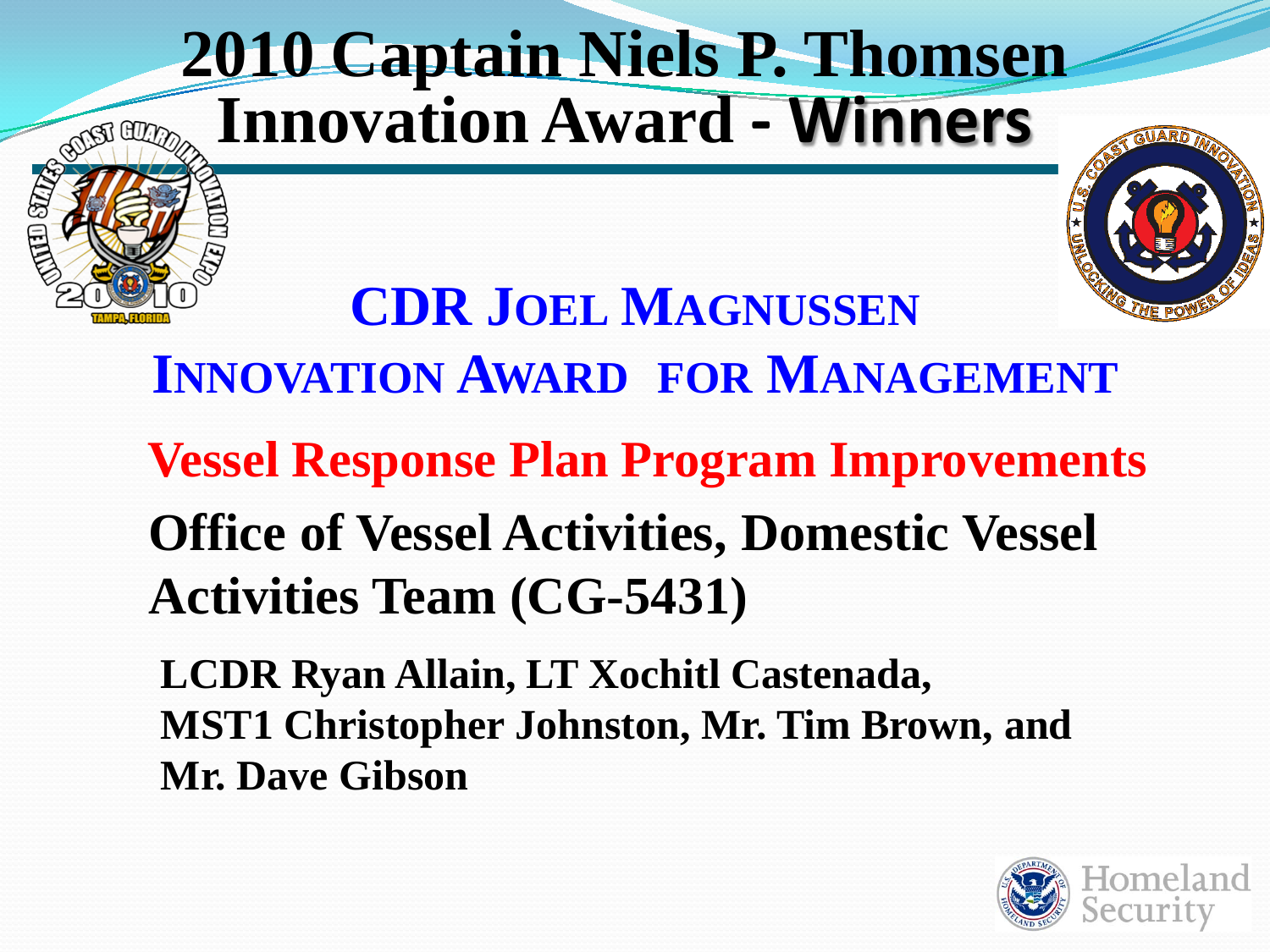



# **2010**

## *Alexander Hamilton Award*

# *for Excellence*

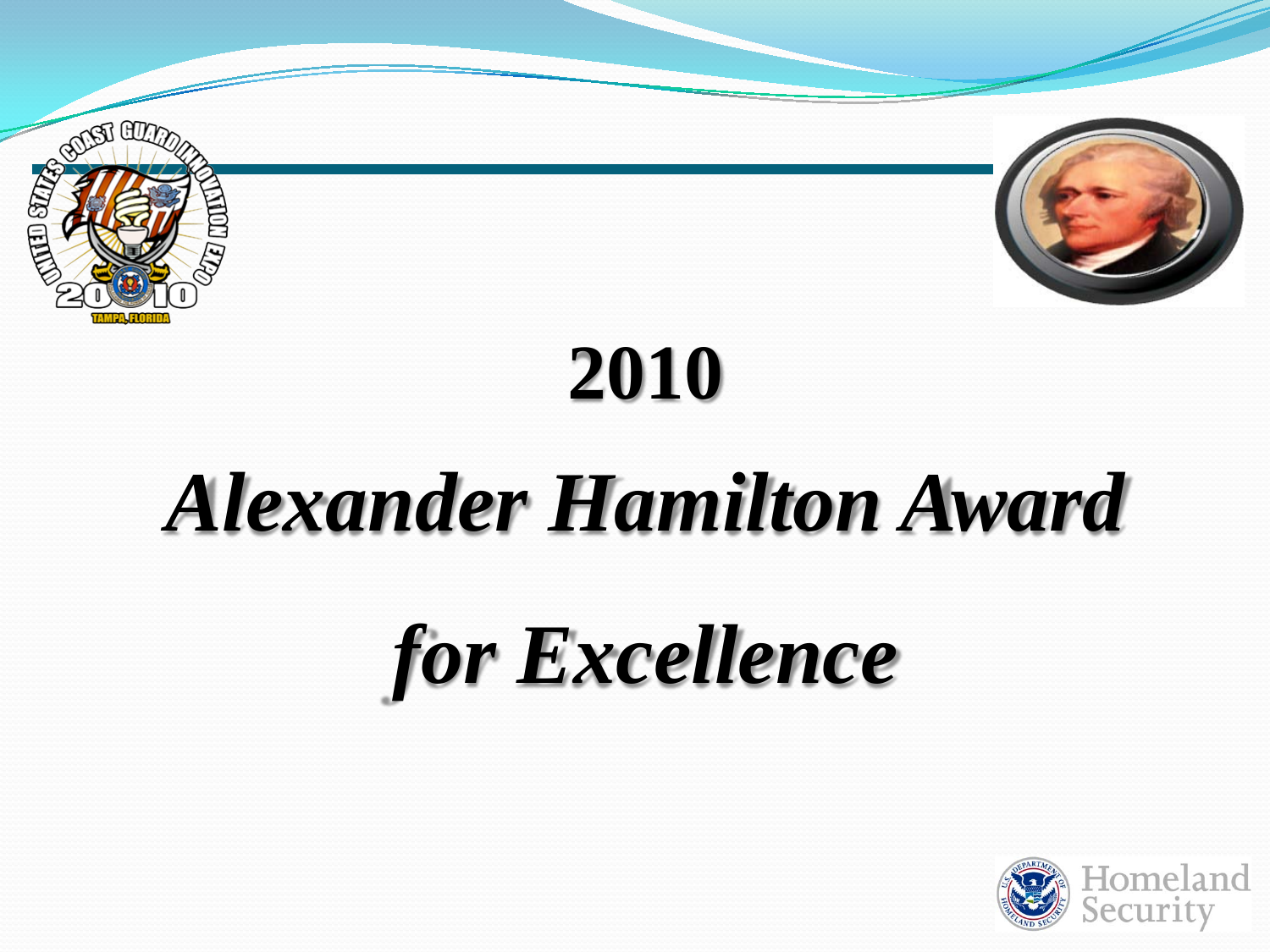

## **Nominated by Senior Flag Officers Operations Ashore – Small Activities Far East Support – Large First Coast Guard District Staff**

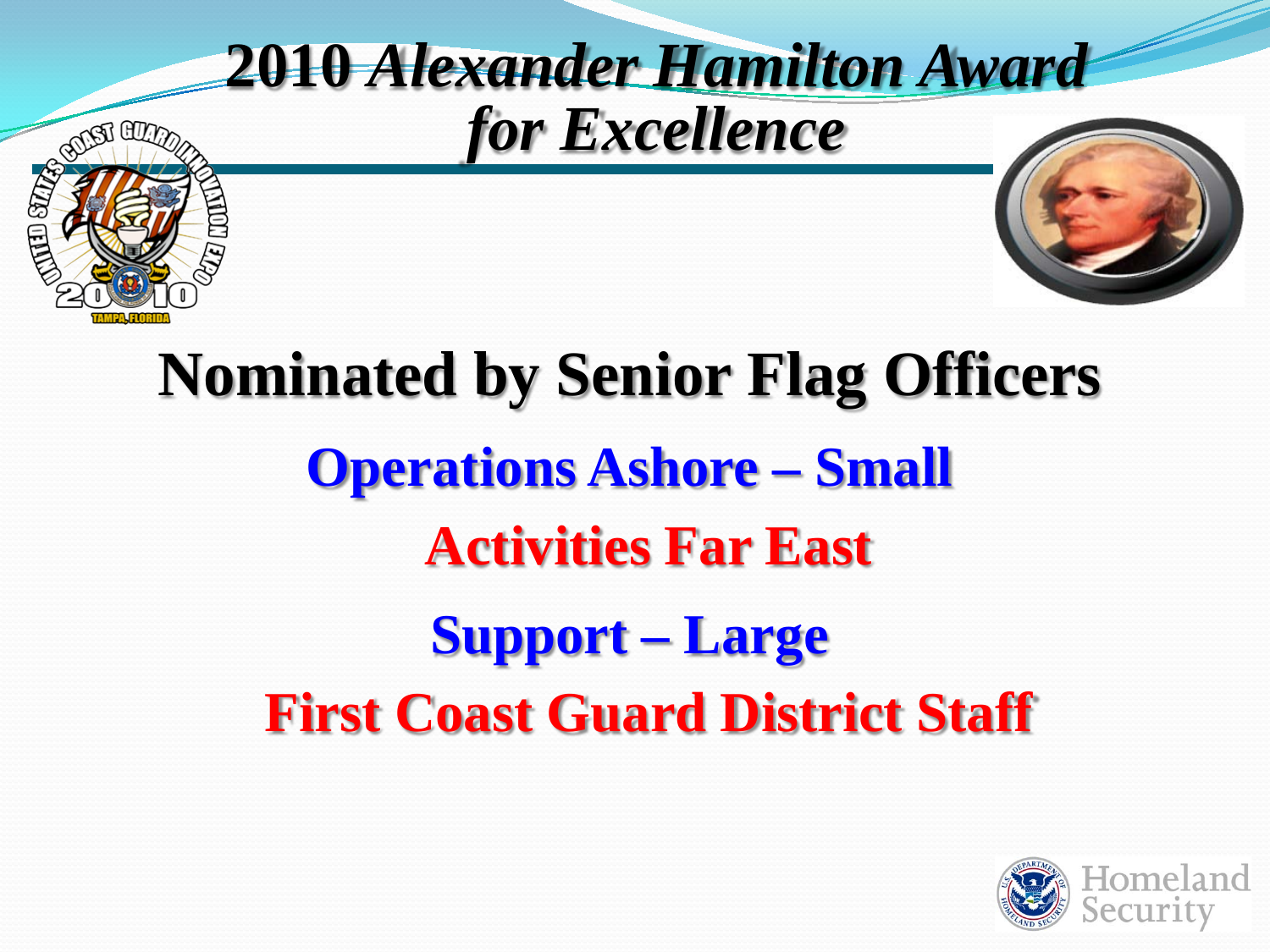## **2010** *Alexander Hamilton Award for Excellence*

**TED** 



## **Nominees Selected for Competitive Evaluation Operations Ashore – Large AIRSTA Traverse City Representing is the Operations Officer,**

**CDR Scott Langum**

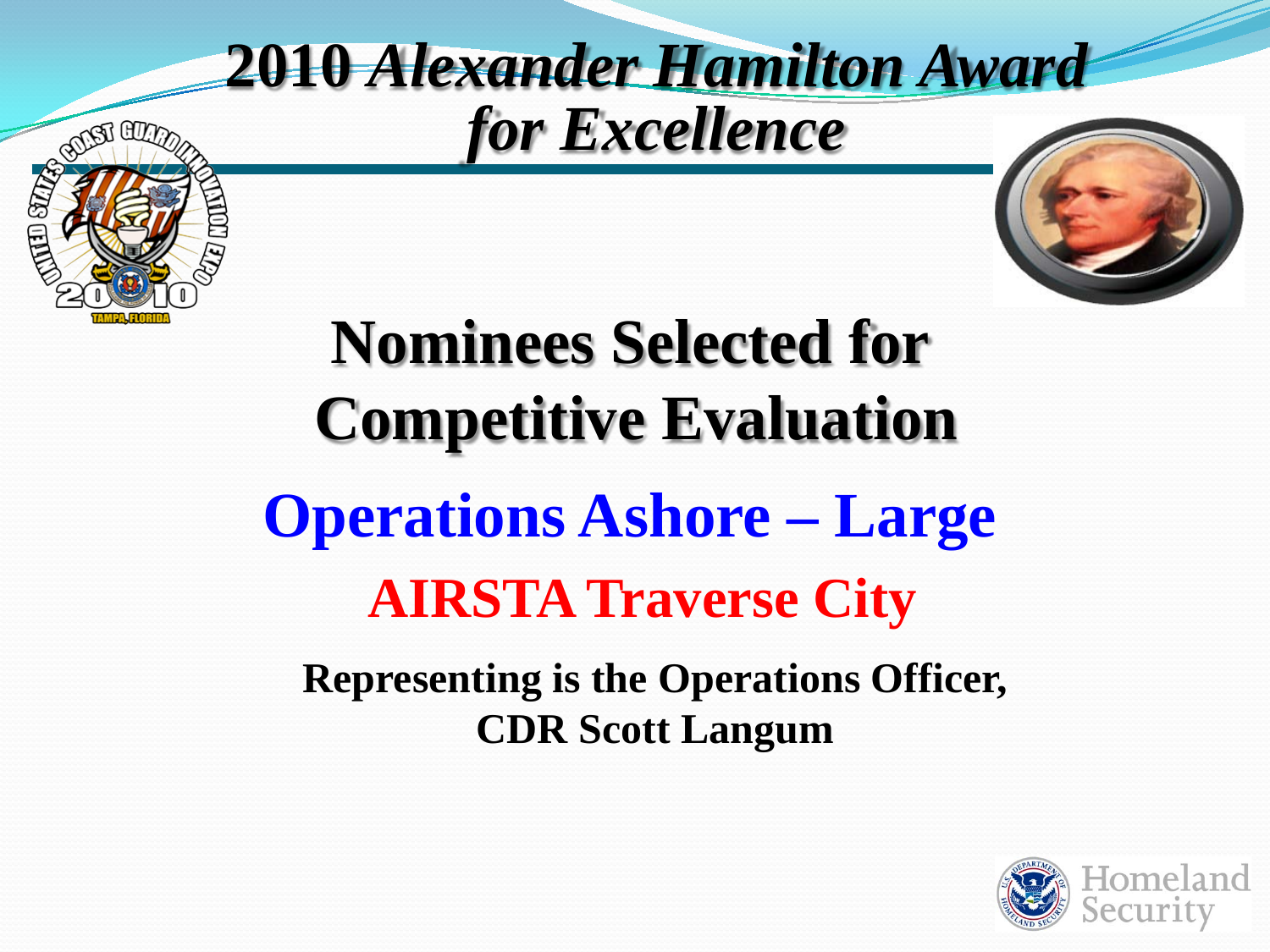### **2010** *Alexander Hamilton Award for Excellence*





**Nominees Selected for Competitive Evaluation Operations Ashore – Small MSU Huntington Representing is the CO, CDR Christopher Palmer MSU Paducah No representatives are present MSU Pittsburgh Representing is the CO, CDR Richard Timme**

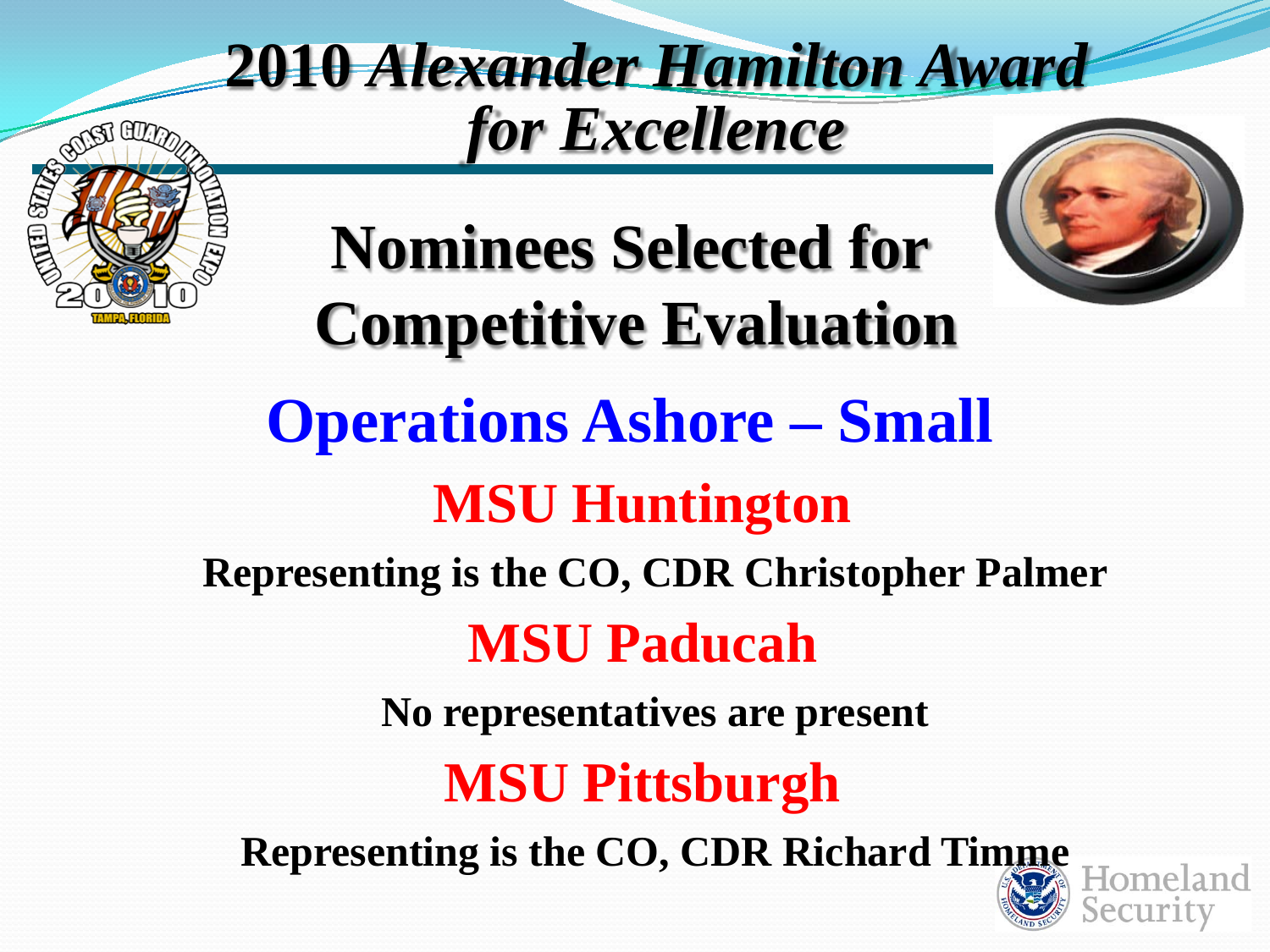

**TED** 

# **Nominees Selected for Competitive Evaluation Support – Large ESU Alameda**

**Representing is ETC Darren Davenport**